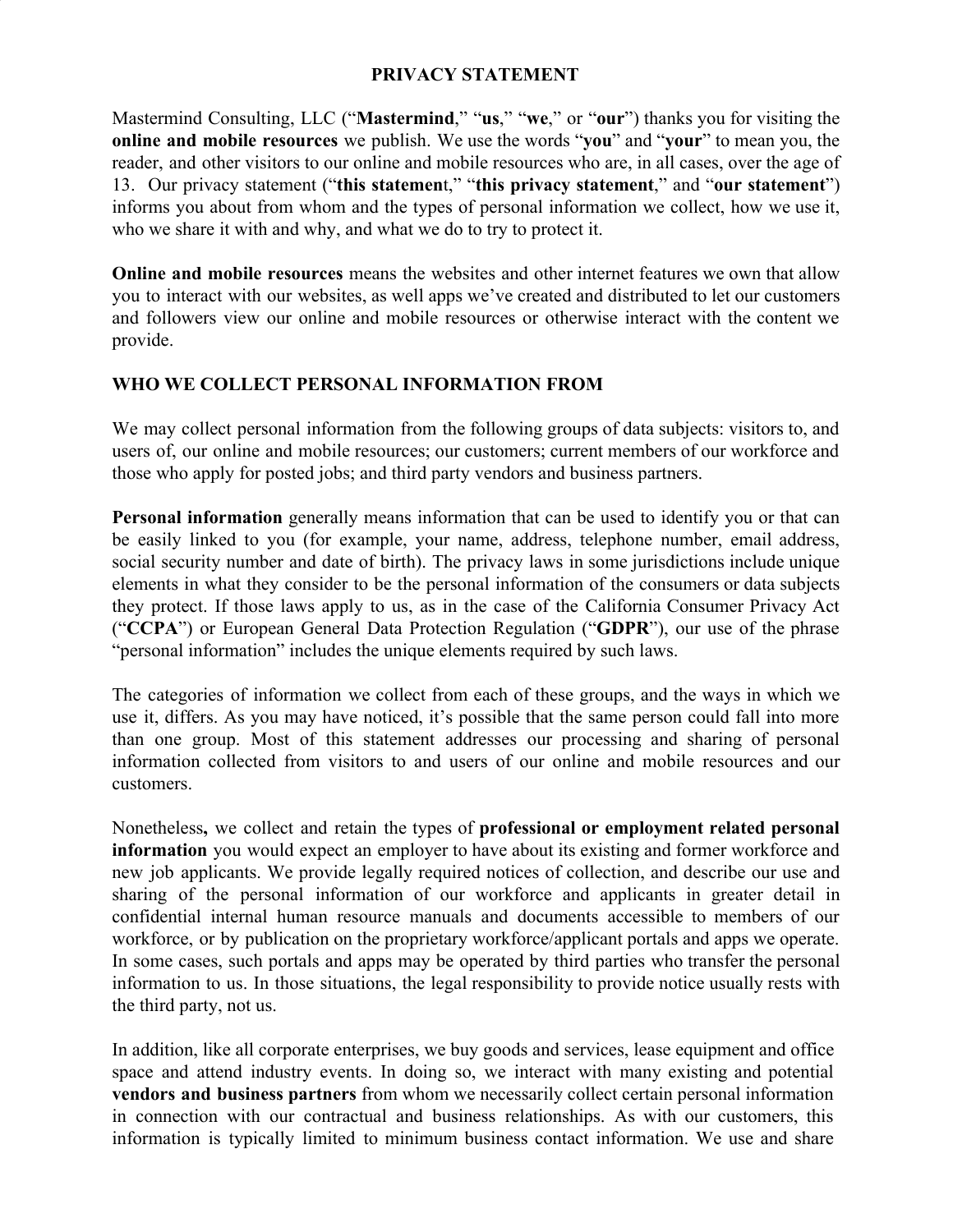personal information collected from our vendors and business partners to manage, administer and perform under our contracts with them, or share information about our products. We describe our use of vendor and business partner personal information in greater detail in our confidential contracts with those parties or on the internal vendor management portals we operate.

### **WHAT WE COLLECT**

There are two types of information that we obtain from you online and then store and use: (i) non-personal information that's collected automatically from each visitor, such as your device operating system; and (ii) personal information that you voluntarily provide to us or that is collected automatically.

*By using our online and mobile resources or purchasing our products or services, you are signifying to us that you agree with this section of our privacy statement and that we may use and disclose your information as described*.

### *Voluntarily Submitted Information.*

If you participate in certain activities via our online and mobile resources, you may be asked to provide us with information about yourself. The types of personal information we collect in those situations includes **identifiers** (such as your name, email address, physical address, and phone number), **professional information** (such as the business you are in), and **financial account information** (such as your credit card information). We do not sell, rent, or trade voluntarily submitted personal information with third parties.

If you don't want us to collect this type of personal information, please don't provide it. This means you shouldn't participate in the activities on our online and mobile resources that request or require it and you may want to communicate with us by phone or regular mail instead. Participation is strictly your choice. Not participating may limit your ability to take full advantage of the online and mobile resources, but it will not affect your ability to access certain information available to the general public on the online and mobile resources.

Some of the ways you voluntarily give us your personal information and how we use it:

**Emails and Online Forms –** When you send us an email or fill out an online form, such as to contact us, your email address and any other personal information (e.g., home address or phone number) that may be in the content of your message or attached to it, are retained by us and used to respond back directly to you and to process your request. Depending on the personal information provided, communications from us may be in the form of emails, telephone calls, and/or text messages. We may also send you information about any of our products or services we think may be of interest to you.

**Registering for an Account –** When you register for an account or you register your child for a sub-account, you submit personal information to us such as your name and email address (or your child's name and email address) which we then retain. We use that information to create and manage your account and in some cases establish a password and profile to communicate with you and any sub-accounts you created via email.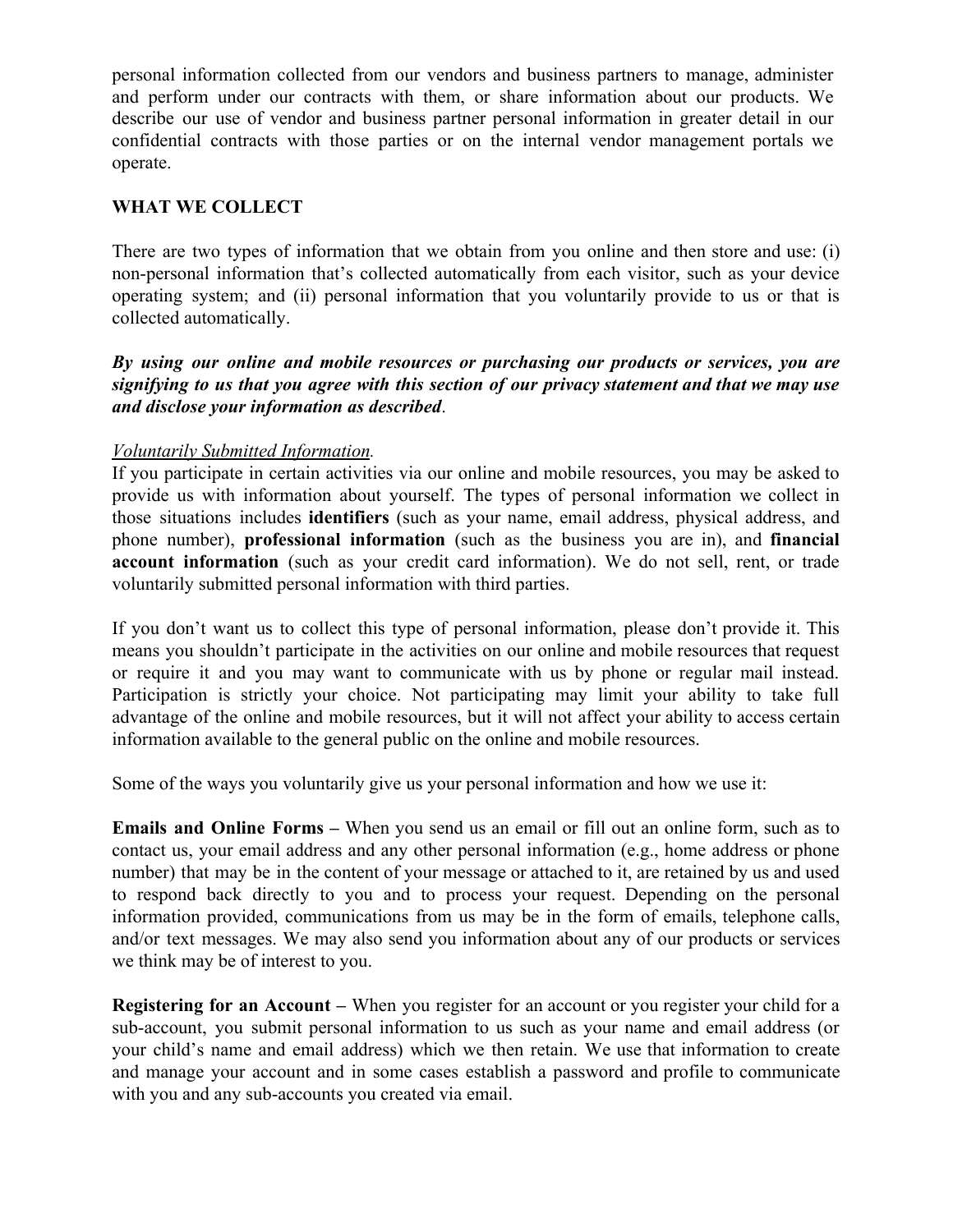**Registering for Events –** When you register for events, conferences or programs we ourselves may host (rather than outsource to a third party event manager with its own privacy policies), you will be submitting the types of identifiers described above. If the event requires a fee, we may also ask you to submit **credit card or other financial information**. We use this information to register you for the event and send you communications regarding the event.

**Becoming a Subscriber to Our Service –** We use any information provided from our customers to perform our contractual obligations and provide the products and services purchased to them, to manage their accounts and communicate with them.

**Social Media and Community Features –** Some of our online and mobile resources may offer social media-like community features letting users post messages and comments, and/or upload an image or other files and materials. If you choose to make use of these features, the information you post, including your screen name and any other personal information, will be in the public domain and **not covered/protected by this statement**.

### *Automatically Collected Information.*

When you visit our online and mobile resources, basic information is passively collected through your web browser via use of tracking technologies, such as a "cookie" which is a small text file that is downloaded onto your computer or mobile device when you access the online and mobile resources. It allows us to recognize your computer or mobile device and store some information about your preferences or past actions.

We allow third party vendors to use cookies or similar technologies to collect information about your browsing activities over time following your use of the site. For example, we use Google Analytics, a web analytics service provided by Google, Inc. ("**Google**"). Google Analytics uses cookies to help us analyze how you use the online and mobile resources and enhance your experience when you visit the online and mobile resources. For more information on how Google uses this data, go to [www.google.com/policies/privacy/partners/.](https://www.google.com/policies/privacy/partners/) You can learn more about how to opt out of Google Analytics by going to [https://tools.google.com/dlpage/gaoptout.](https://tools.google.com/dlpage/gaoptout)

The internet activity information collected through cookies and other similar means includes such things as: the domain name and IP address from which you accessed our online and mobile resources; the type of browser and operating system you use; the date and time and length of your visit; the specific page visited, graphics viewed and any documents downloaded; the specific links to other sites you accessed from our online and mobile resources; and the specific links from other sites you used to access our online and mobile resources.

Additionally, if you access our online and mobile resources from a phone or other mobile device, the mobile services provider may transmit to us uniquely identifiable mobile device information which allows us to then collect mobile phone numbers and associate them with the mobile device identification information. Some mobile phone vendors also operate systems that pinpoint the physical location of devices and we may receive this information as well if location services are enabled on your device. If you do not want us to collect and use **geolocation data**, disable location services through your device settings.

Regardless, we use both automatically collected information and mobile device information to compile generic reports about popular pages on our online and mobile resources, and to see how our customers and followers are accessing our online and mobile resources. We then use that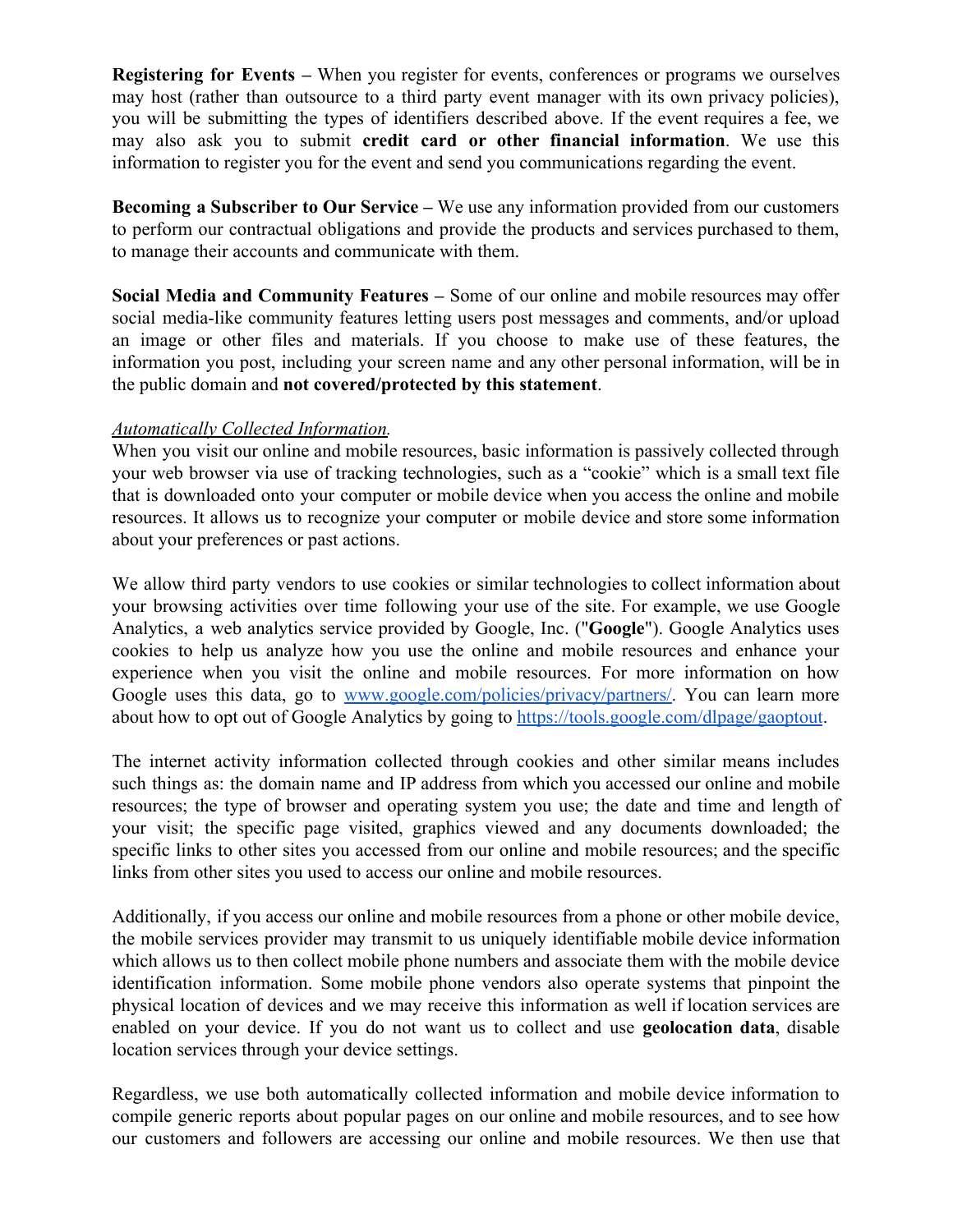data to administer the online and mobile resources and make them better, make your activities more convenient and efficient and to enhance the functionality of our online and mobile resources, such as by remembering certain of your information in order to save you time.

We use and retain your personal information in accordance with applicable law and as long as necessary to carry out the purposes described above in accordance with our internal data retention procedures.

# *User Beware: External Sites, Apps, Links and Social Media.*

We maintain a presence on one or more external social media platforms such as Twitter, Facebook, YouTube and LinkedIn. We may further allow features of our online and mobile resources to connect with, or be viewable from, that external social media presence. Similarly, our online and mobile resources may contain links to other websites or apps controlled by third parties.

We are not responsible for either the content on, or the privacy practices of, social media platforms, or any third party sites or apps to which we link. Those apps, sites and platforms are not controlled by us and therefore have their own privacy policies and terms of use. If you have questions about how those apps, sites and platforms collect and use personal information, you should carefully read their privacy policies and contact them using the information they provide.

# **WHEN/WITH WHOM DO WE SHARE PERSONAL INFORMATION**

We use non-personal information to administer our online and mobile resources, make them better, and to make business decisions about what programs our customers might like.

We use voluntarily provided personal information to respond to your inquiries and provide you with the services you have requested, amongst other uses as further described below. We do not sell or rent your personal information to third party data vendors or marketing companies. As you might expect, we disclose your information when required by law.

## *Affiliates.*

In addition to those third parties set forth above, we may share your information, including personal information, within our family of companies including but not limited to Etison, LLC and Mind Mint, LLC. Those companies will use such information in generally the same manner as we do under this privacy statement which includes sending you information about their products, services, or initiatives that may be of interest to you.

## *Legally Compelled Disclosures.*

We may disclose your information, including personal information, to government authorities, and to other third parties when compelled to do so by such government authorities, or at our discretion or otherwise as required or permitted by law, including but not limited to responding to court orders and subpoenas.

# *To Prevent Harm.*

We may disclose your information, including personal information, when we have reason to believe that someone is causing injury to or interference with our rights or property, other users of the online and mobile resources, or anyone else that could be harmed by such activities.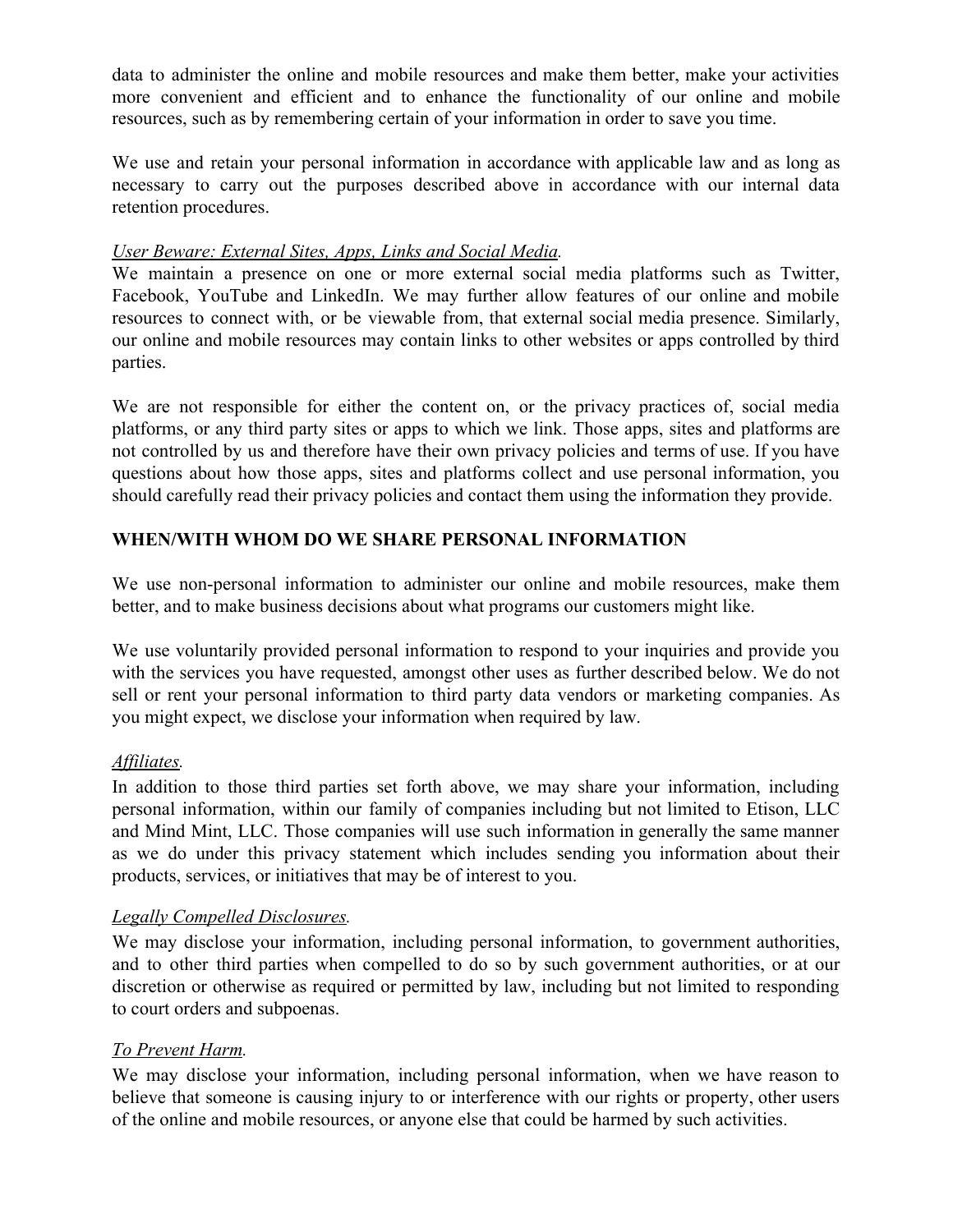# *Business Transfer.*

If we or any of our affiliates, or substantially all of its or their assets, are acquired by one or more third parties as a result of an acquisition, merger, sale, reorganization, consolidation, or liquidation, personal information may be one of the transferred assets.

## *Vendors and Business Partners.*

We may share your information, including personal information, with our vendors and other third parties with whom we have a contractual relationship. We may also share your information, including personal information, with vendors who provide third party software services that you have chosen to assist you with your sales funnels. We do our best to disclose only the information each of those parties need.

We have adopted standards for those vendors and business partners who receive personal information from us. We attempt to bind such vendors and business partners to those standards via written contracts. We further attempt to contractually restrict what our vendors and business partners can do with the personal information we provide to them such that it is used only to the extent necessary to carry out the business purpose for which it was provided; is not disclosed to anyone else without our consent or under our instruction; remains, as between us and the applicable vendor or business partner, our property; and is not transferred out of the United States without our consent.

*Please note, however, that we cannot guarantee that all of our vendors and business partners will agree to these contractual requirements; nor can we ensure that, even when they do agree, they will always fully comply.*

# **YOUR RIGHTS AND OPTIONS**

You do not have to provide personal information to enjoy most of the features of our online and mobile resources. Moreover, you can opt out of certain activities like newsletters and announcements. Residents of California and data subjects whose personal information was obtained while they were in the GDPR Jurisdictions have certain additional rights.

**GDPR Jurisdictions** means the countries composed of the European Economic Area, the United Kingdom (which soon will leave the European Union), Switzerland and Japan which, having received an "adequacy decision" from the European Commission, adheres to the material terms of the GDPR.

If we are using personal information you provided to us in order to enable us to send you materials, such as newsletters or product alerts via text or email, and you decide you don't want to receive such materials, you may opt out by following the opt-out instructions in the email or other communication (e.g., by responding to the text with "STOP"), or by contacting us using the contact information below. When we receive your request, we will take reasonable steps to remove your name from our distribution lists. You need to understand it may take a period of time to remove your name from our lists after your request and due to such latency you may still receive materials for a period of time after you opt out. In addition to opting out, you have the ability to access, amend, and delete your personal information by contacting us using the contact information below.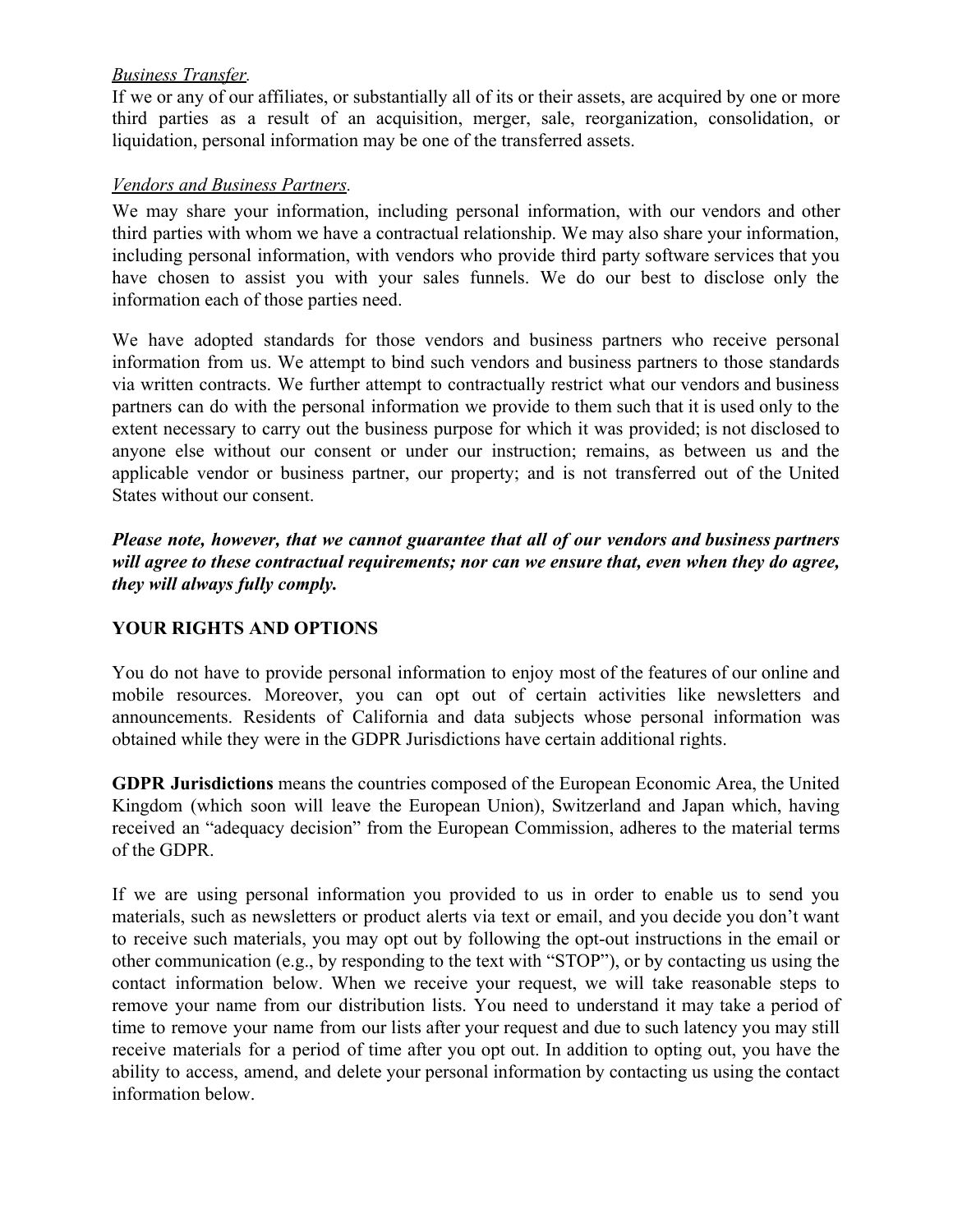Some browsers have a "do not track" feature that lets you tell websites that you do not want to have your online activities tracked. At this time, we do not specifically respond to browser "do not track" signals.

# **CHILDREN'S PRIVACY**

Federal law imposes special restrictions and obligations on commercial website operators who direct their operations toward, and collect and use information from, children under the age of 13. We take those age-related requirements very seriously, and consistent with it do not intend for our online and mobile resources to be used by children under the age of 13 without first obtaining the verifiable consent of such child's parent or legal guardian. Moreover, we do not knowingly collect personal information from minors under the age of 13, only a parent or legal guardian may provide such information after adhering to our verification process for submitting such information via the online and mobile resources. If we become aware that anyone under the age of 18 has submitted personal information to our online and mobile resources, we will delete that information and will not use it for any purpose whatsoever. If you believe that someone under the age of 18 has submitted personal information to our online and mobile resources, please contact us at appsupport@mastermind.com. We encourage parents and legal guardians to talk with their children about the potential risks of providing personal information over the Internet.

# **HOW WE PROTECT COLLECTED PERSONAL INFORMATION**

We will take all reasonable security precautions to protect your personal information provided to our online and mobile resources. We have adopted a security program that includes technical, organizational, administrative, and other security measures designed to protect, in a manner consistent with accepted industry standards and applicable law, against anticipated or actual threats to the security of personal information (the "**Security Program**"). We cannot, however, guarantee that your information, whether during transmission or while stored on our systems or otherwise in our care, will be free from unauthorized access or that loss, misuse, destruction, or alteration will not occur. Except for our duty to maintain the Security Program under applicable law, we disclaim any other liability for any such theft or loss of, unauthorized access or damage to, or interception of any data or communications including personal information. We have every reason to believe our Security Program is reasonable and appropriate for our business and the nature of foreseeable risks to the personal information we collect. We further periodically review and update our Security Program, including as required by applicable law.

Nonetheless, as part of our Security Program, we have specific incident response and management procedures that are activated whenever we become aware that your personal information was likely to have been compromised. We further require, as part of our vendor and business partner oversight procedures, that such parties notify us immediately if they have any reason to believe that an incident adversely affecting personal information we provided to them has occurred.

# **THE CALIFORNIA CONSUMER PRIVACY ACT**

When we collect personal information from California residents we become subject to, and those residents have rights under, the California Consumer Privacy Act or "**CCPA**". This section of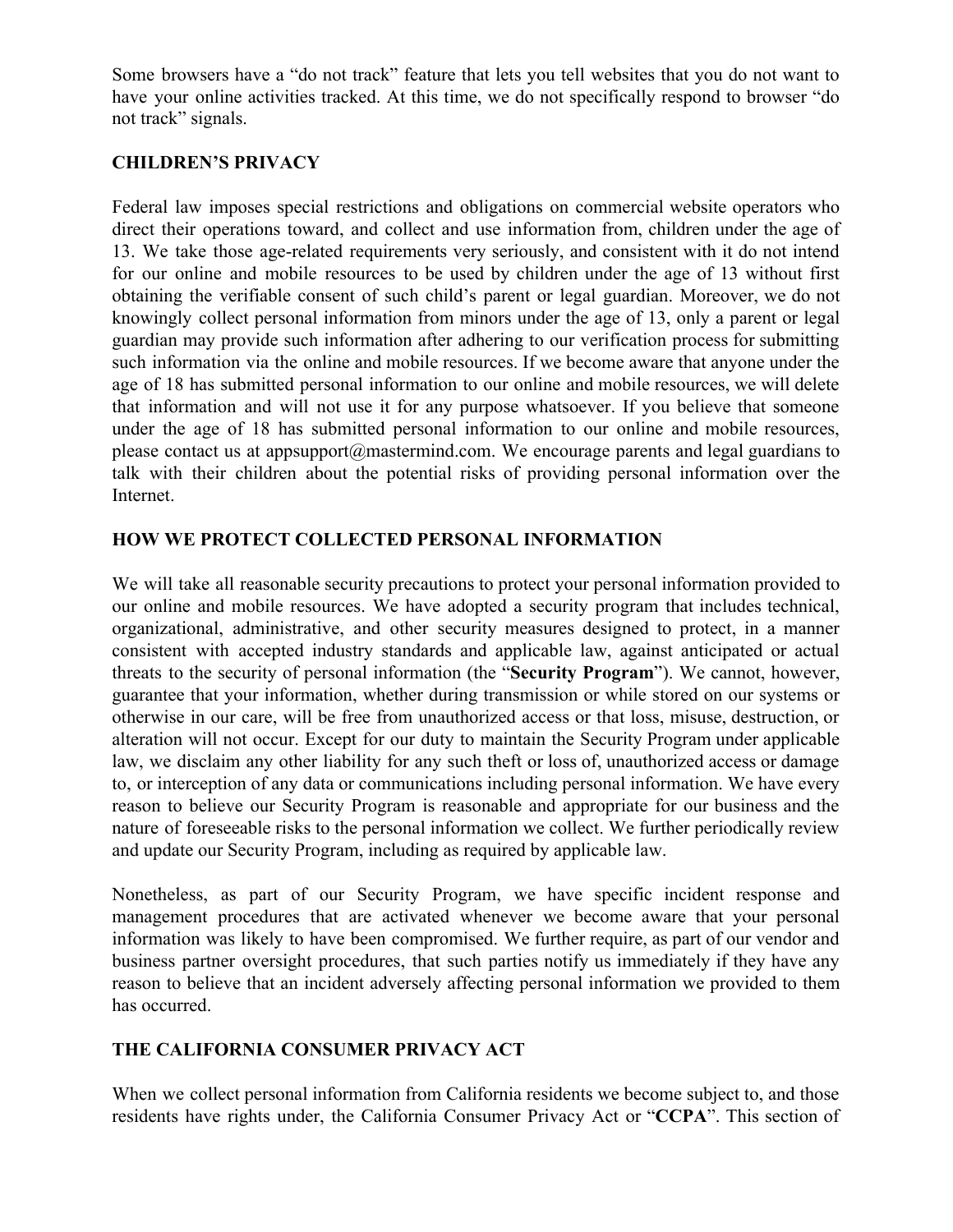our statement is used to allow us to fulfill our CCPA obligations and explain your CCPA rights. For purposes of this section, the words "**you**" and "**your**" mean only such California residents.

## **What did we collect from California Residents?**

We collect the following categories of personal information: **identifiers** such as name, address, IP address, and other similar identifiers; **personal information described in subdivision (e) of Section 1798.80** (California customer records statute) such as a name, address, telephone number, credit card number; **commercial information** such as products or services purchased; **internet/electronic activity** such as browsing history and search history; **geolocation data** including geographic coordinates/physical location; and **audio, video, electronic** or other similar information. We may disclose this information for one or more business purposes permitted by the CCPA. We do not sell, and within the last 12 months have not sold, personal information to third parties.

## **Rights of California Residents**

You have the following rights under the CCPA, in summary disclosure, access and delete. More information can be found [here](http://leginfo.legislature.ca.gov/faces/codes_displayText.xhtml?division=3.&part=4.&lawCode=CIV&title=1.81.5). It's important to us that you know that if you exercise these rights, we will not "discriminate" against you by treating you differently from other California residents who use our sites and mobile resources or purchase our services but did not exercise their rights.

You can exercise these rights up to two different times every 12 months. To do so, just contact us at appsupport@mastermind.com or **1-888-411-0243**. We may ask you to fill out a request form. The CCPA only allows us to act on your request if we can verify your identity or your authority to make the request so you will also need to follow our instructions for identity verification.

If you make a verifiable request per the above, we will confirm our receipt and respond in the time frames prescribed by the CCPA.

## **THE EU GENERAL DATA PROTECTION REGULATION**

We do collect or otherwise obtain personal information from data subjects located in the GDPR Jurisdictions. We fulfill our GDPR obligations with respect to our workforce/job applicants, our customers (and their own end-clients), and our vendors and business partners through a series of separate notices, contracts or other terms provided to them at the time, and in the manner and form, GDPR and local law within each GDPR Jurisdiction requires.

We describe, in the immediately following section of this statement, how we comply with the GDPR for personal information collected from visitors to and users of our online and mobile resources while they were in a GDPR Jurisdiction. Thus for purposes of that section, the words "**you**" and "**your**" mean only such GDPR Jurisdiction-based visitors and users.

#### **What do we collect from you in the GDPR Jurisdictions and how do we use it?**

We collect from you the categories of personal information already described. The lawful basis on which we rely for such collection, later use and disclosure, is what the GDPR refers to as legitimate interest. As stated elsewhere in this statement, we do not sell any of your personal information to third parties nor do we use it for automated decision making.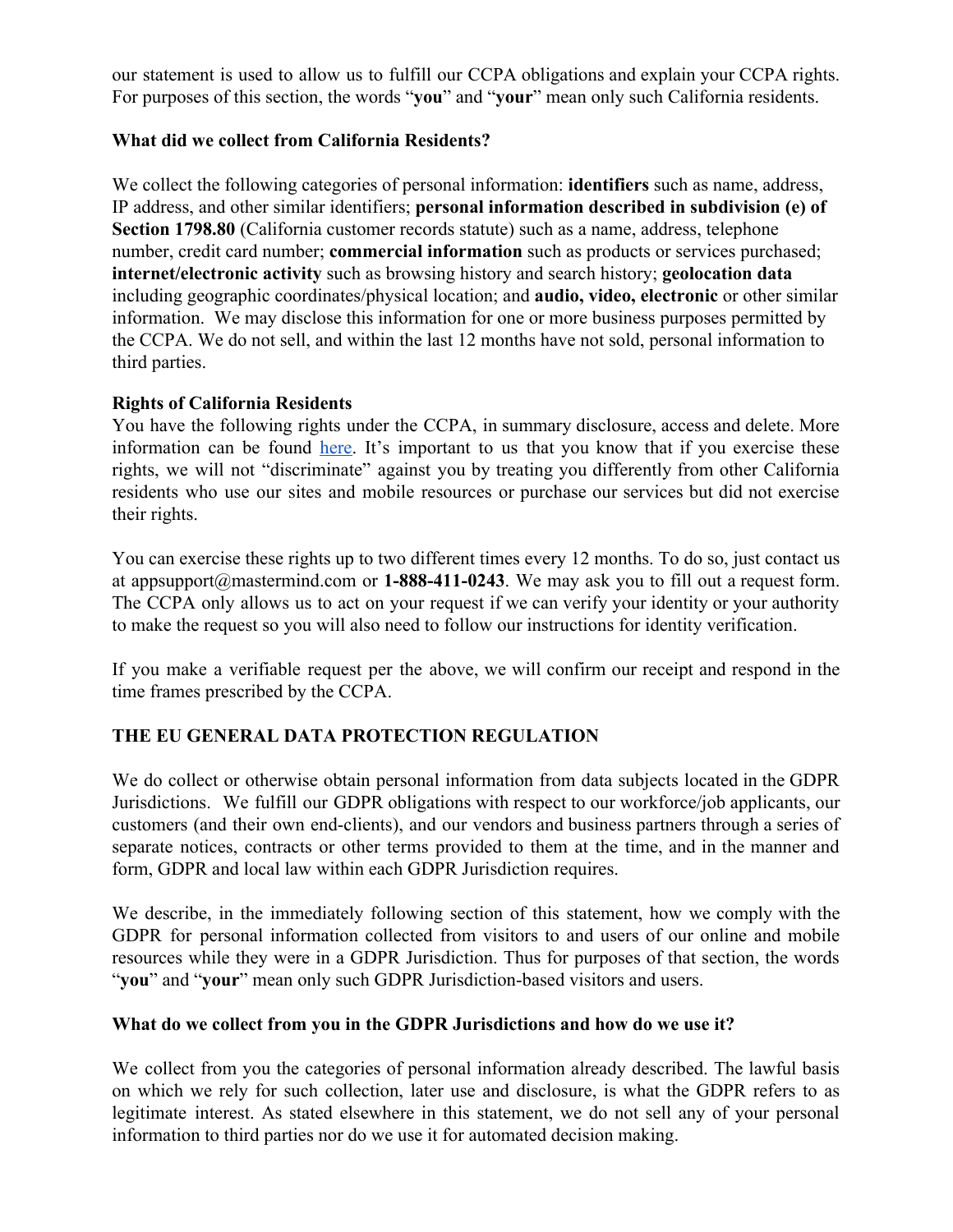### **Cross-border Data Transfers and Third Party Processors**

If we transfer personal information from the GDPR Jurisdictions to a location that has not been deemed by the European Commission to have adequate privacy protections, we do so in the manner the GDPR permits.

### **Rights of Data Subjects in the GDPR Jurisdictions**

While we attempt to allow all visitors and users of our online and mobile resources to exercise a degree of control over their personal information, under the GDPR we have a legal obligation to do so for you. More specifically, with respect to personal information collected from you while you were in a GDPR Jurisdiction, you have these rights: transparency, access, correction and deletion, portability, who, what, why and where, and restriction/objection (for more information click [here\)](https://gdpr-info.eu/chapter-3/).

If you would like to exercise any of these rights, please contact appsupport $\omega$ mastermind.com. Your ability to exercise these rights is subject to certain conditions and exemptions that you can read about in Articles 12 through 23 of the GDPR. Among those conditions is our right to decline part or all of a request if we cannot satisfy our reasonable doubts and concerns about your identity in a manner that helps us minimize the risk that unauthorized persons might use a **GDPR** 

right to access your personal information. We will respond to all requests without undue delay, and in accordance with the time frames, if any, prescribed by the GDPR. If you are not satisfied with how we use your personal information or respond to your requests, you have the right to complain to your data protection regulator. Contact information for the EU data protection regulators can be found [here](http://ec.europa.eu/newsroom/article29/item-detail.cfm?item_id=612080).

## **RIGHTS OF DATA SUBJECTS IN OTHER JURISDICTIONS**

In other jurisdictions, with similar data privacy regulations, we may collect from you the categories of personal information already described. We collect and manage (including disclose) such data in compliance with applicable local law(s). As noted, we do not sell any of your personal information to third parties nor do we use it for automated decision making.

## **CHANGES TO THIS PRIVACY STATEMENT**

This privacy statement was drafted on July 30, 2020 and is effective as of this date. The English language version of this privacy statement is the controlling version regardless of any translation you may attempt.

We reserve the right to change or update this statement from time to time. Please check our online and mobile resources periodically for such changes since all information collected is subject to the statement in place at that time.

# **CONTACTING US**

If you have questions about our privacy statement or privacy practices, please contact us at: